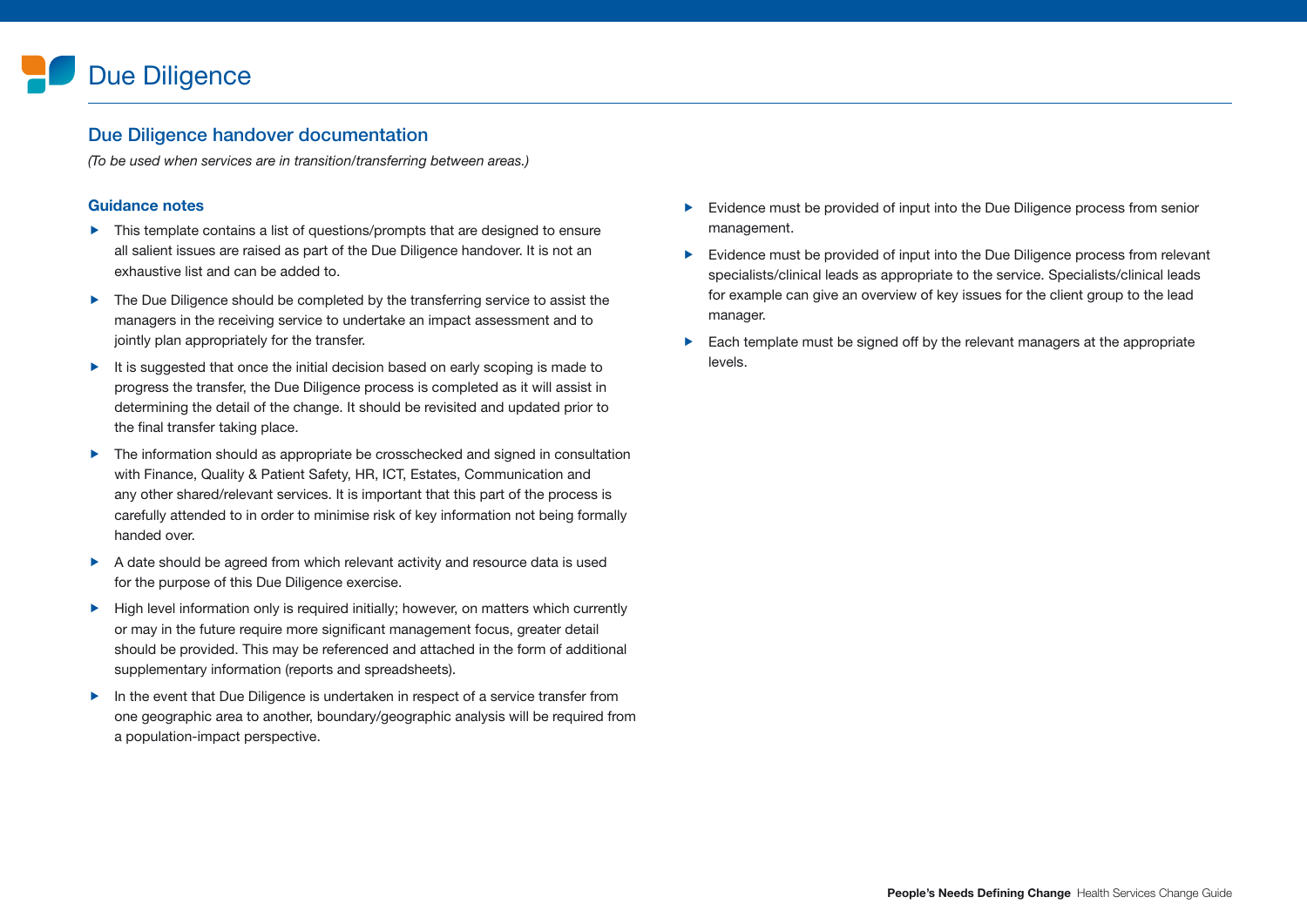| Area:         |                                                                                                                                                                    |  |
|---------------|--------------------------------------------------------------------------------------------------------------------------------------------------------------------|--|
| Service Area: |                                                                                                                                                                    |  |
|               |                                                                                                                                                                    |  |
|               | <b>Section 1: Background information</b><br>Please provide the following information:                                                                              |  |
| $1.1$         | Date of establishment of service                                                                                                                                   |  |
| $1.2$         | Purpose of the service                                                                                                                                             |  |
| $1.3$         | Service/client profile                                                                                                                                             |  |
| $1.4$         | Referral/access eligibility criteria                                                                                                                               |  |
| 1.5           | Key service dependencies and relationships<br>relevant to the client group, i.e. access to respite<br>services, day hospital services, preschool<br>services, etc. |  |
| 1.6           | Identify shared care arrangements/protocols if in<br>place                                                                                                         |  |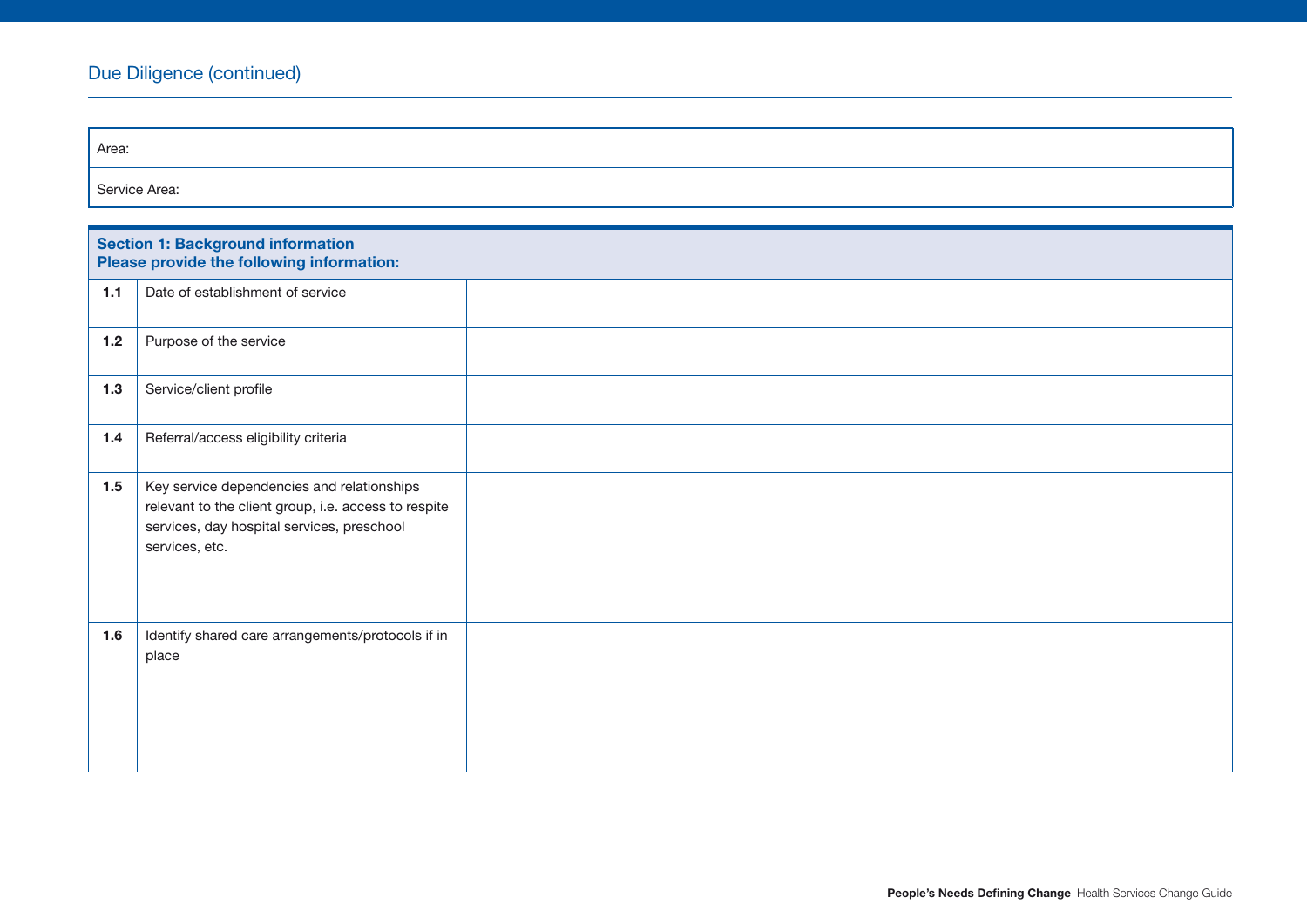| <b>Section 1: Background information</b><br>Please provide the following information: |                                                                                                        |  |
|---------------------------------------------------------------------------------------|--------------------------------------------------------------------------------------------------------|--|
| 1.7                                                                                   | Identify the boundaries of the transferring service<br>and assess for population and geographic impact |  |
|                                                                                       | for service delivery                                                                                   |  |
|                                                                                       |                                                                                                        |  |

|         | <b>Section 2: Responsibilities</b> |  |
|---------|------------------------------------|--|
| 2.1     | Name of manager                    |  |
| 2.2     | Position held                      |  |
|         | Contact details                    |  |
| Address |                                    |  |
|         | Email                              |  |
|         | Phone                              |  |
| 2.4     | Currently reports to               |  |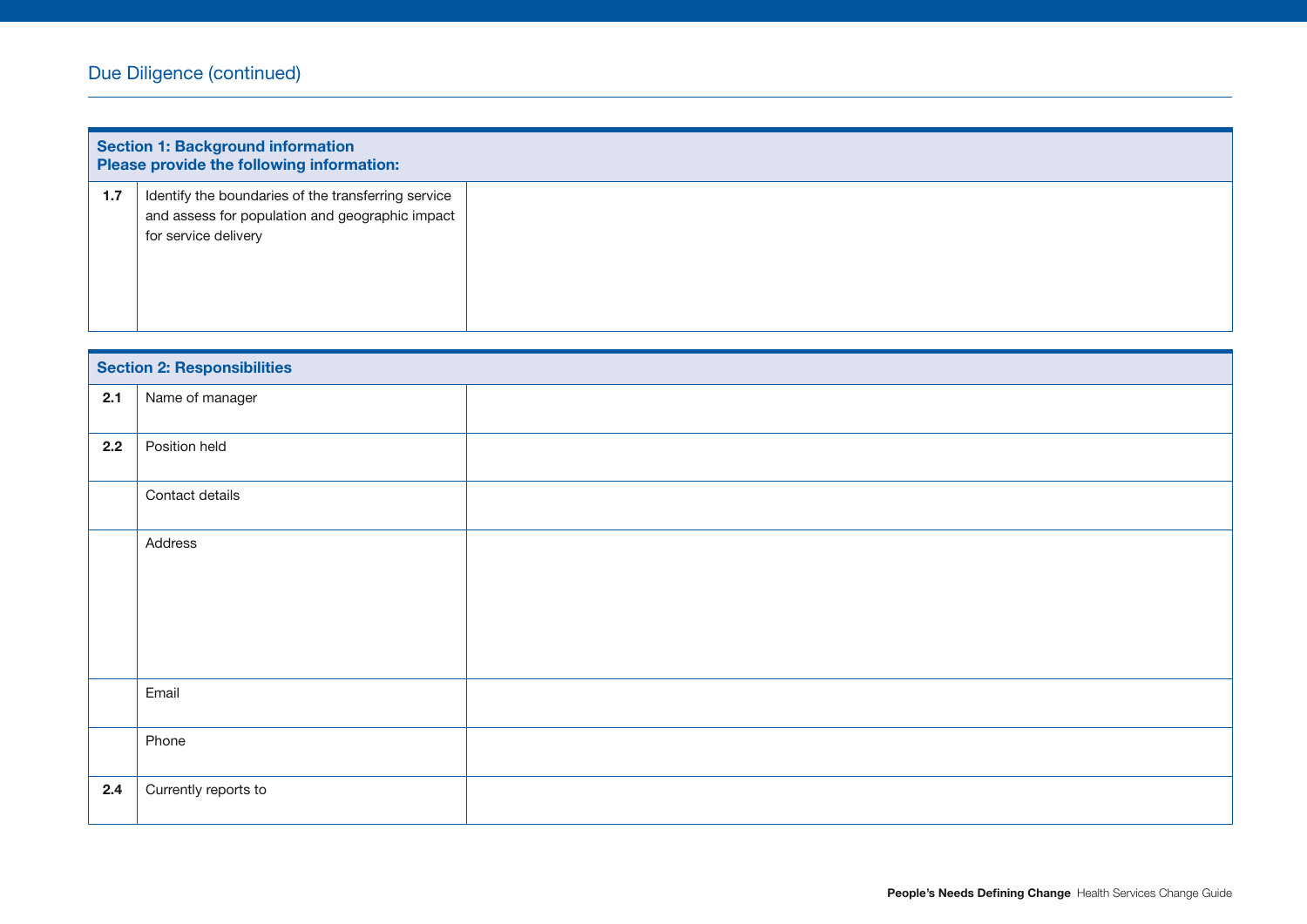|     | <b>Section 3: Budget/financial information</b>                                          |  |
|-----|-----------------------------------------------------------------------------------------|--|
| 3.1 | What is the current overall budget and planned<br>budget for next year for the service? |  |
| 3.2 | Specify suballocations                                                                  |  |
| 3.3 | Is overall budget on target?                                                            |  |
| 3.4 | Specify any cost containment measures                                                   |  |
| 3.5 | Specify any major risk issues with cost<br>containment implications                     |  |

| <b>Section 4: Human Resources</b>                                                                                        |                                                |  |
|--------------------------------------------------------------------------------------------------------------------------|------------------------------------------------|--|
|                                                                                                                          | Staffing and whole time equivalent information |  |
| Confirm approved staff ceiling for the service (provide relevant breakdown per discipline, etc.)<br>Staff ceiling<br>4.1 |                                                |  |
|                                                                                                                          |                                                |  |
|                                                                                                                          |                                                |  |
|                                                                                                                          |                                                |  |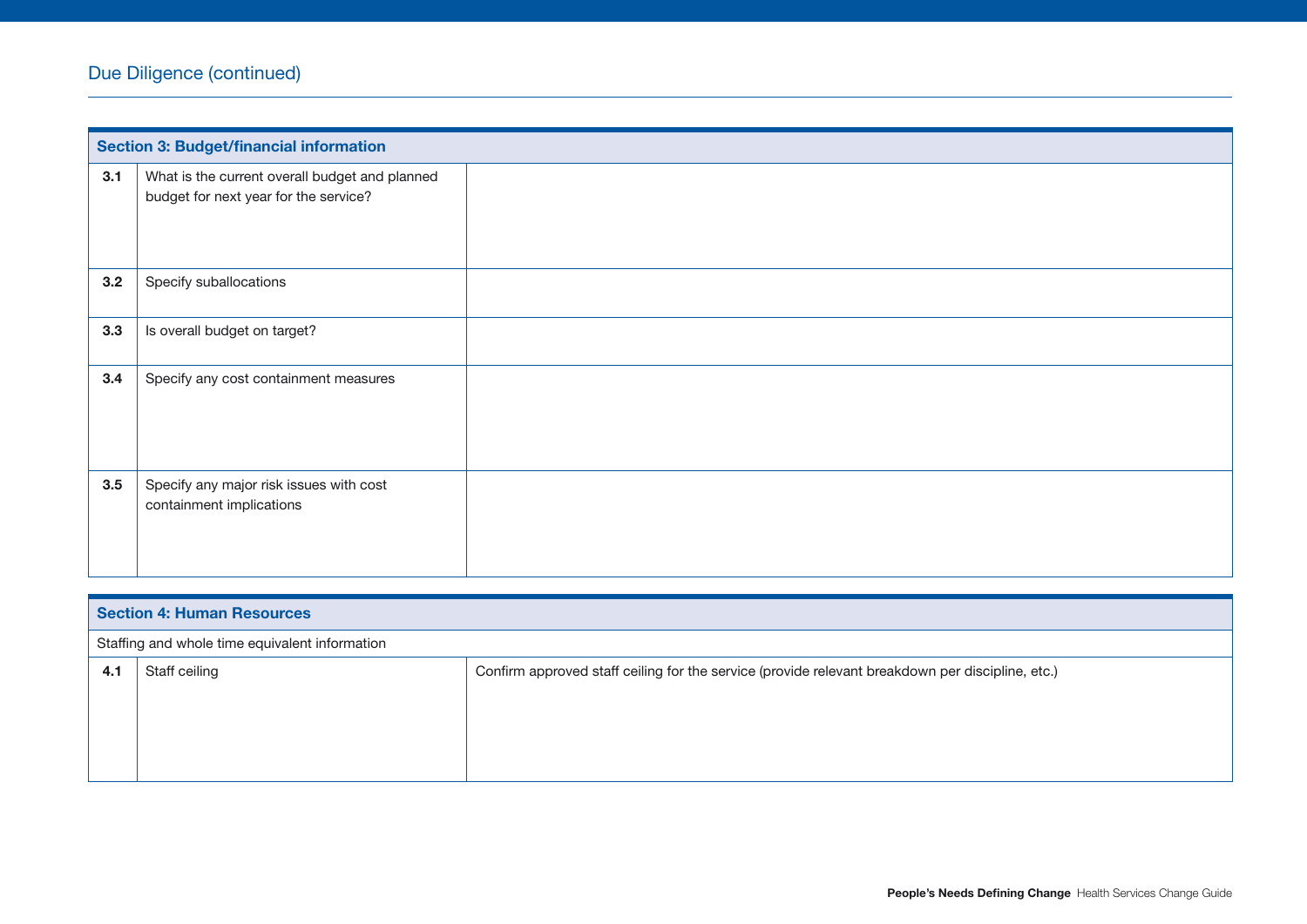|     | <b>Section 4: Human Resources</b>                                         |                                                                                           |
|-----|---------------------------------------------------------------------------|-------------------------------------------------------------------------------------------|
| 4.2 | Recruitment/business cases                                                | List any priority posts for recruitment                                                   |
|     |                                                                           | List any posts currently in process of recruitment                                        |
| 4.3 | Employee relations                                                        | Outline any major or potentially major staff relations issues/disputes                    |
|     |                                                                           | Are there any staff on administrative leave or suspended from duty? If so provide details |
| 4.4 | Attendance management<br>Include current level of sick leave and measures |                                                                                           |
|     | taken to address high absenteeism if relevant                             |                                                                                           |
|     |                                                                           |                                                                                           |
|     |                                                                           |                                                                                           |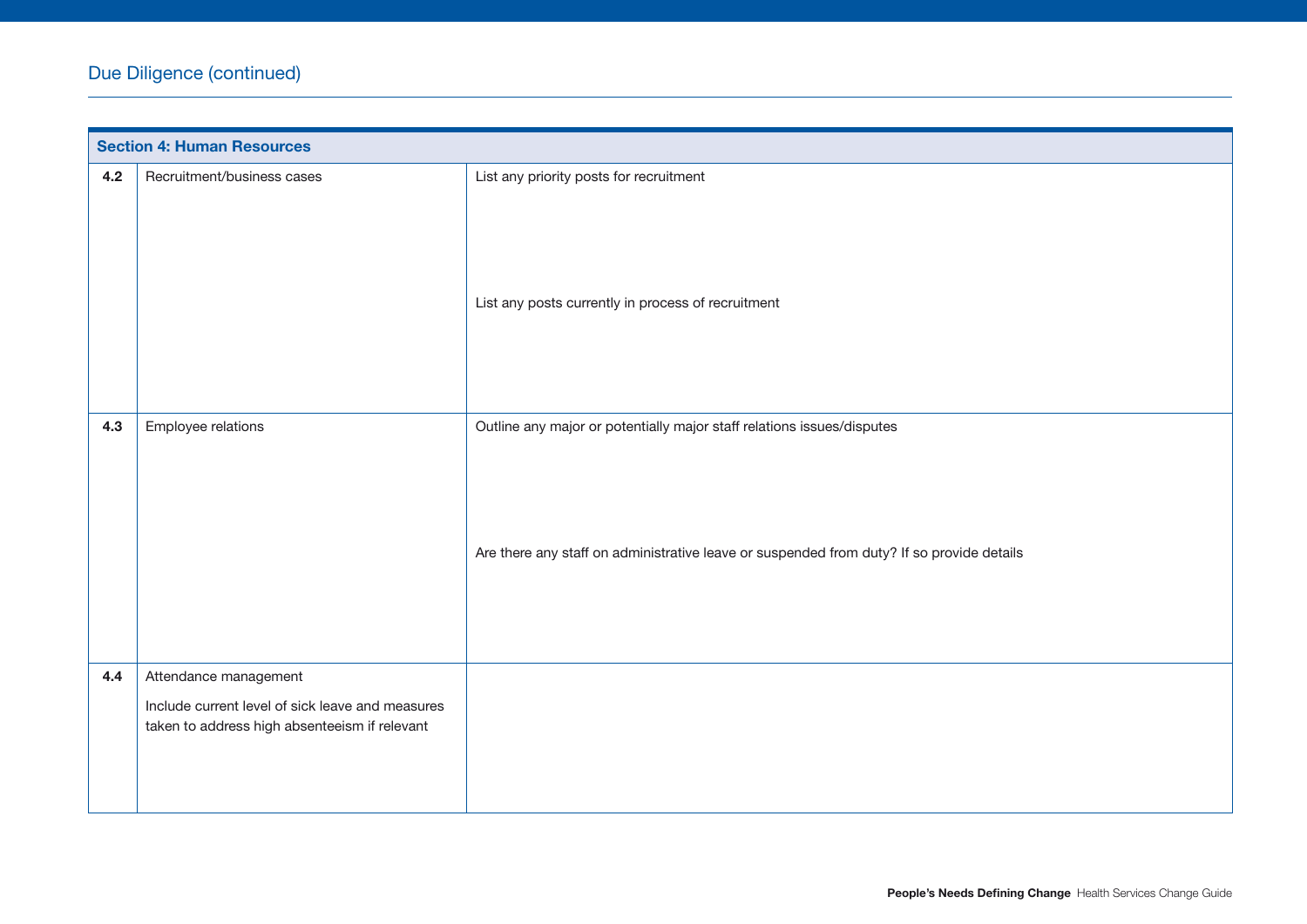| <b>Section 5: Service issues</b> |  |
|----------------------------------|--|
| Service activity                 |  |
|                                  |  |
|                                  |  |
|                                  |  |
|                                  |  |
|                                  |  |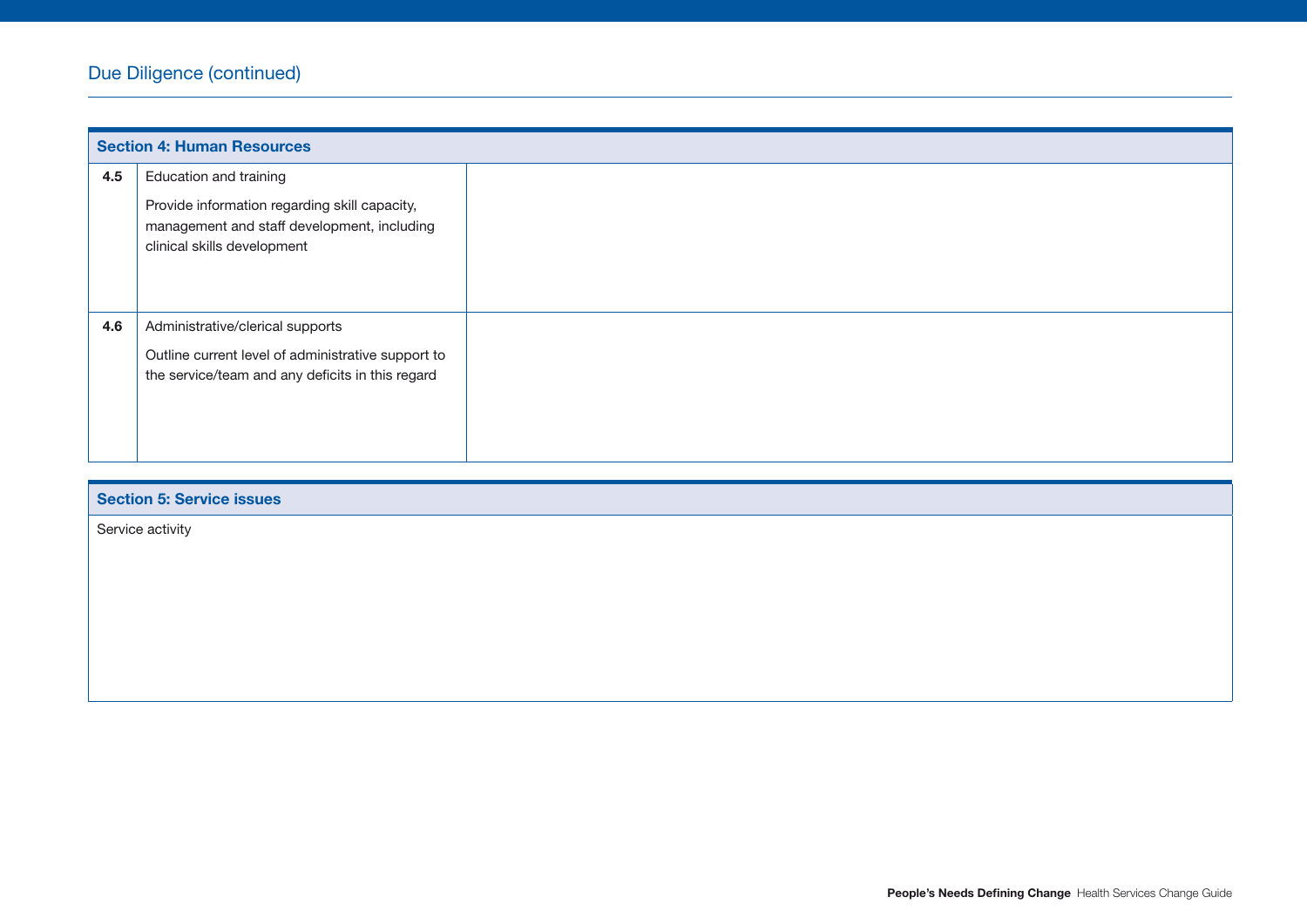|     | <b>Section 5: Service issues</b>                                                                                                                                                                                                                                                                                                                                                  |                                                                               |
|-----|-----------------------------------------------------------------------------------------------------------------------------------------------------------------------------------------------------------------------------------------------------------------------------------------------------------------------------------------------------------------------------------|-------------------------------------------------------------------------------|
| 5.1 | Service activity<br>Please list for all relevant parts of the service<br>including caseload numbers, waiting lists, activity<br>data, etc. Provide relevant Comp Stat or other similar<br>returns                                                                                                                                                                                 | Reference Service Activity as per Service Plan or relevant Comp Stat returns. |
| 5.2 | Eligibility<br>Describe current eligibility criteria for the service and<br>plans to address any eligibility issues that will arise in<br>the receiving service                                                                                                                                                                                                                   |                                                                               |
| 5.3 | Service level agreements (SLAs) in place with the<br>non-statutory sector or other agencies<br>Include any element of service provision/care<br>provision provided by contract to another external<br>agency/organisation, i.e. respite services, home help<br>services<br>Outline SLAs and their status (signed/outstanding)<br>and indicate performance monitoring arrangements |                                                                               |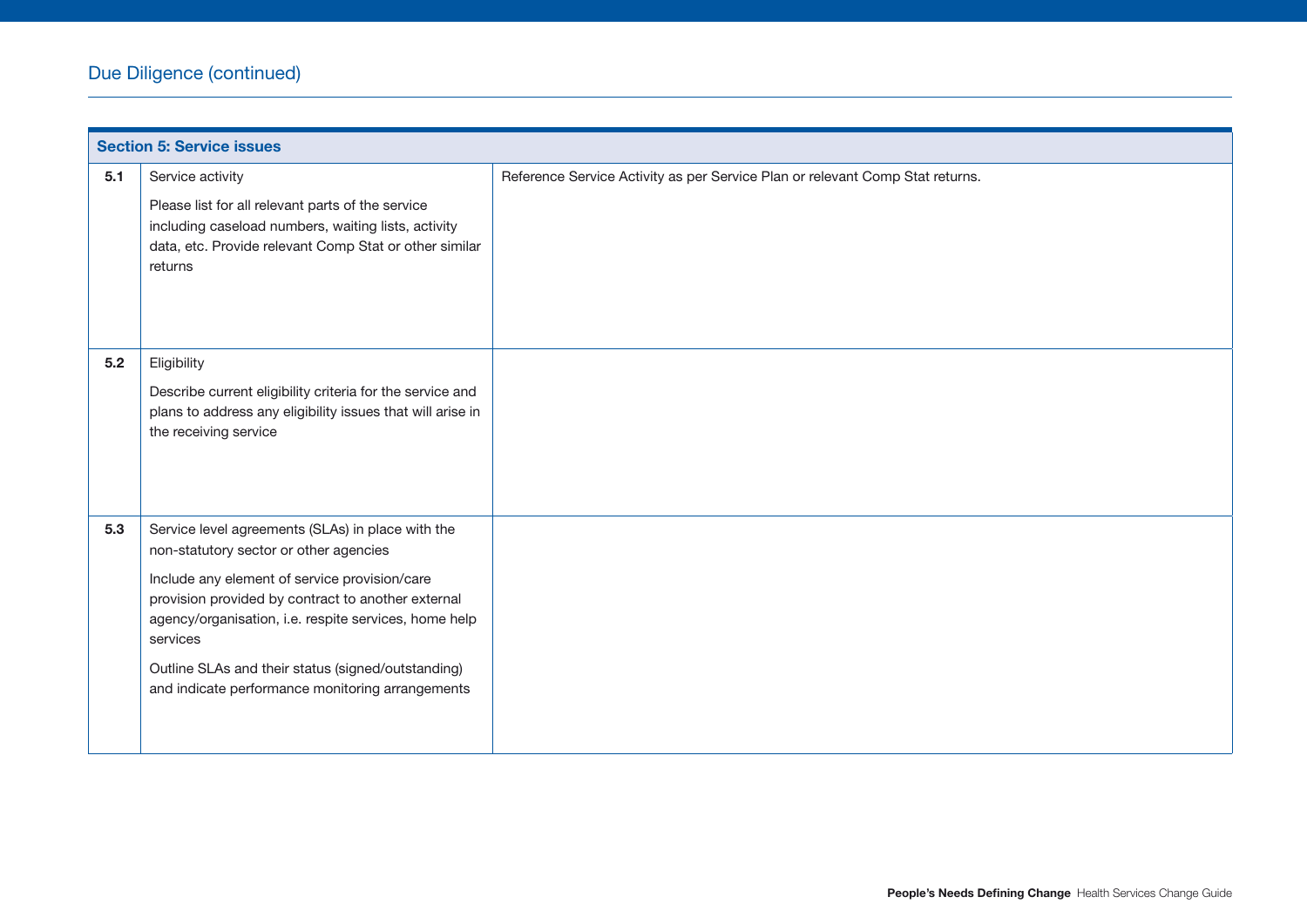|     | <b>Section 5: Service issues</b>                                                                                                                                                 |  |
|-----|----------------------------------------------------------------------------------------------------------------------------------------------------------------------------------|--|
| 5.4 | Interdependencies with other services                                                                                                                                            |  |
|     | i.e. clinical care pathways relevant to the client<br>group (e.g. interface with preschools, schools, other<br>service teams, CAMHS, day hospital services, respite<br>services) |  |
| 5.5 | Current status of service planning process or service<br>development proposals                                                                                                   |  |
|     | i.e. business cases                                                                                                                                                              |  |
|     |                                                                                                                                                                                  |  |
|     |                                                                                                                                                                                  |  |
|     |                                                                                                                                                                                  |  |
| 5.6 | Specific service issues of concern                                                                                                                                               |  |
|     | i.e. requiring review or investigation                                                                                                                                           |  |
|     |                                                                                                                                                                                  |  |
|     |                                                                                                                                                                                  |  |
|     |                                                                                                                                                                                  |  |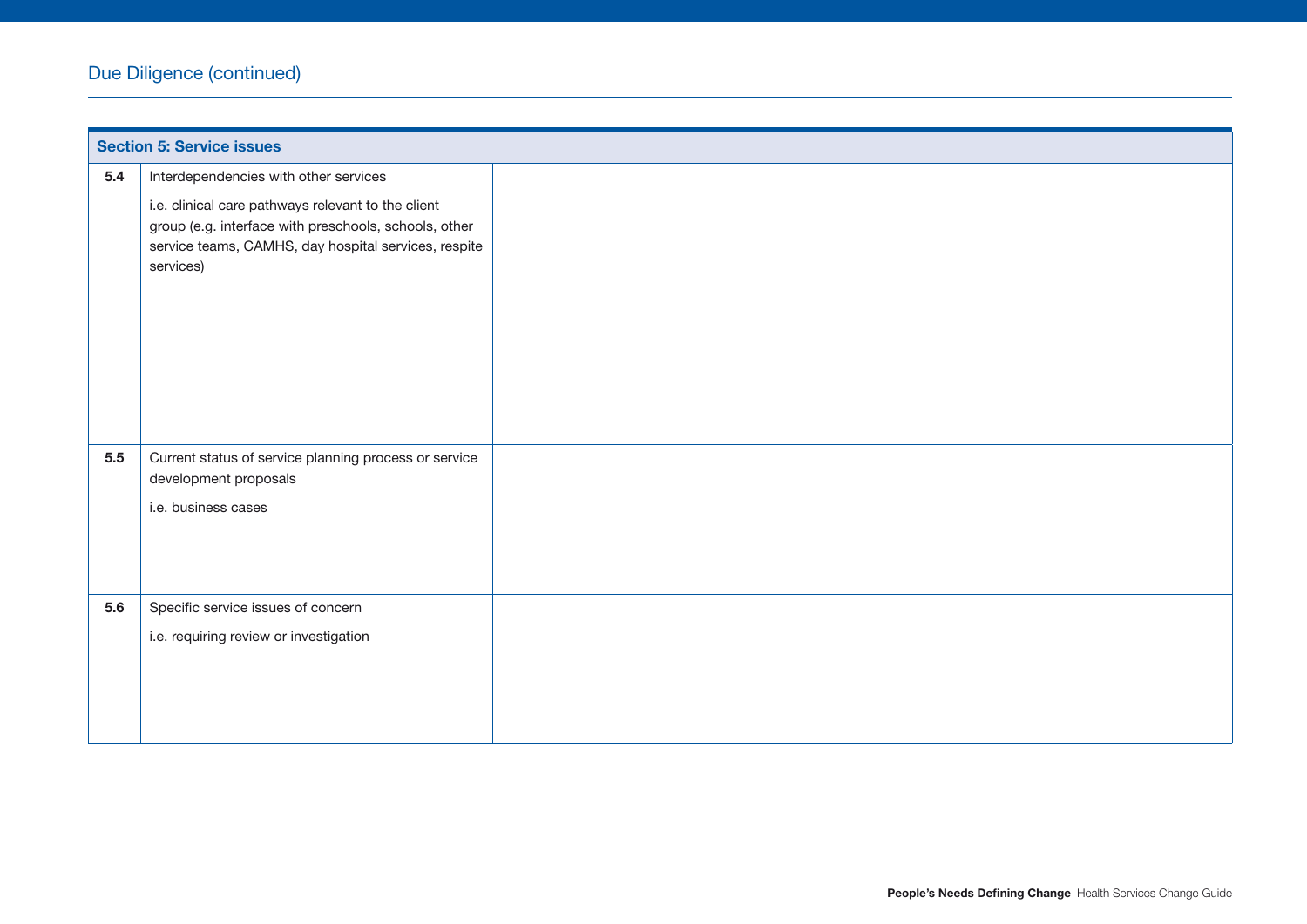|     | <b>Section 6: Governance</b>                                                                                                              |  |
|-----|-------------------------------------------------------------------------------------------------------------------------------------------|--|
| 6.1 | Organisational structure<br>Provide details of staff, grade and reporting line.<br>It is important to also include/identify staff who     |  |
|     | input into the service as part of their job/role - this<br>will apply to specialists/clinical leads, staff from<br>education sector, etc. |  |
| 6.2 | Decision-making process                                                                                                                   |  |
|     | Describe management processes, team and<br>membership, meetings, frequency, etc.                                                          |  |
|     |                                                                                                                                           |  |
| 6.3 | Identify clinical governance issues, if any, that<br>need to be addressed                                                                 |  |
|     |                                                                                                                                           |  |
|     |                                                                                                                                           |  |
| 6.4 | Performance management/supervision processes                                                                                              |  |
|     | (Provide details and how these operate,<br>frequency, etc., e.g. Comp Stat, Performance                                                   |  |
|     | Management meetings, clinical supervision/                                                                                                |  |
|     | clinical governance)                                                                                                                      |  |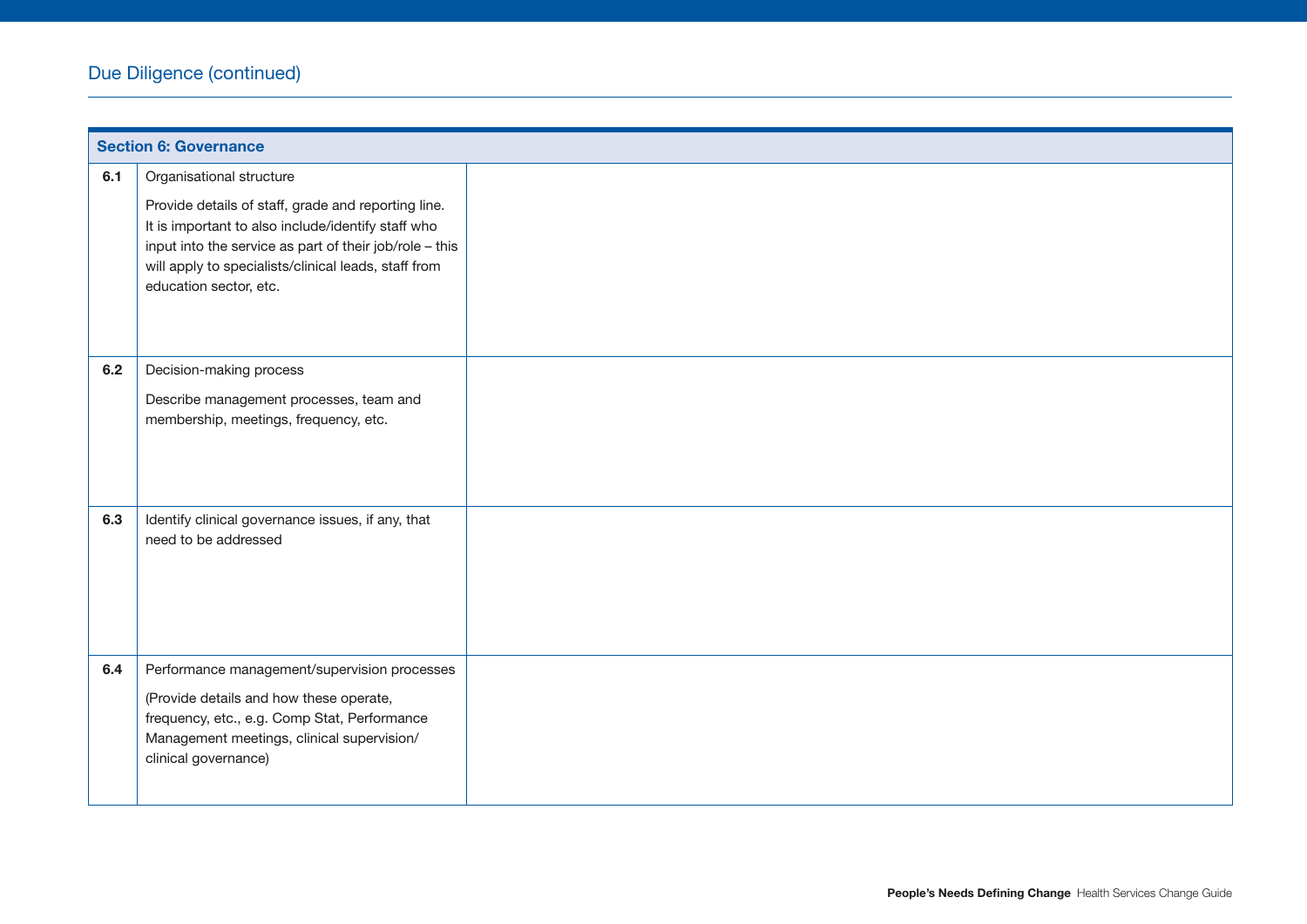|     | <b>Section 6: Governance</b>                                                                                        |
|-----|---------------------------------------------------------------------------------------------------------------------|
| 6.5 | Identify core skills and competencies required to<br>deliver the service                                            |
| 6.6 | Number and name of committees in place<br>(Please provide backup information re:<br>membership, terms of reference) |

|     | <b>Section 7: Quality, standards and risk</b>                                                                                  |  |
|-----|--------------------------------------------------------------------------------------------------------------------------------|--|
| 7.1 | HIQA, Mental Health Commission or other<br>List any ongoing reviews in the service or any<br>other relevant information        |  |
| 7.2 | Health & Safety (H&S)<br>(Is there an up-to-date H&S statement, nominated<br>H&S representative, date of last H&S audit, etc.) |  |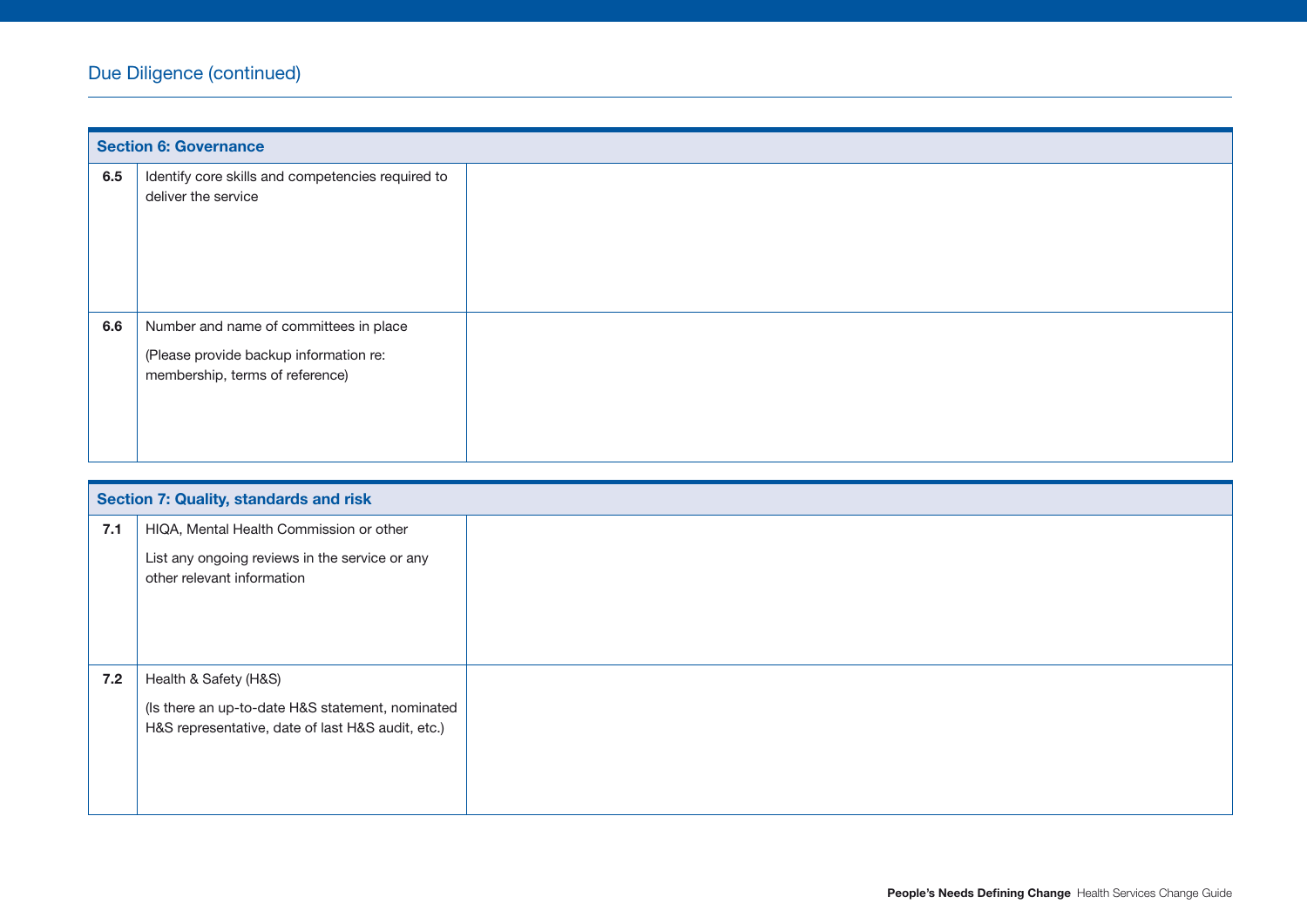|     | <b>Section 7: Quality, standards and risk</b>                                                                                                                                           |  |  |
|-----|-----------------------------------------------------------------------------------------------------------------------------------------------------------------------------------------|--|--|
| 7.3 | <b>Risk Register</b><br>Is there an up-to-date Risk Register, nominated<br>person, etc.?                                                                                                |  |  |
| 7.4 | Incident management including serious incident<br>reports/alerts<br>List any ongoing serious incident reviews<br>(Risk Register to be submitted as supporting<br>document)              |  |  |
| 7.5 | Service developments or reviews which are<br>ongoing including any impact assessments<br>List any other service initiatives or reviews such<br>as service/demand capacity reviews, etc. |  |  |
| 7.6 | Log of recent service reviews commissioned and<br>completed in the area                                                                                                                 |  |  |
| 7.7 | 'Customer'/service user compliments or<br>complaints<br>Similar information required as with incidents<br>above                                                                         |  |  |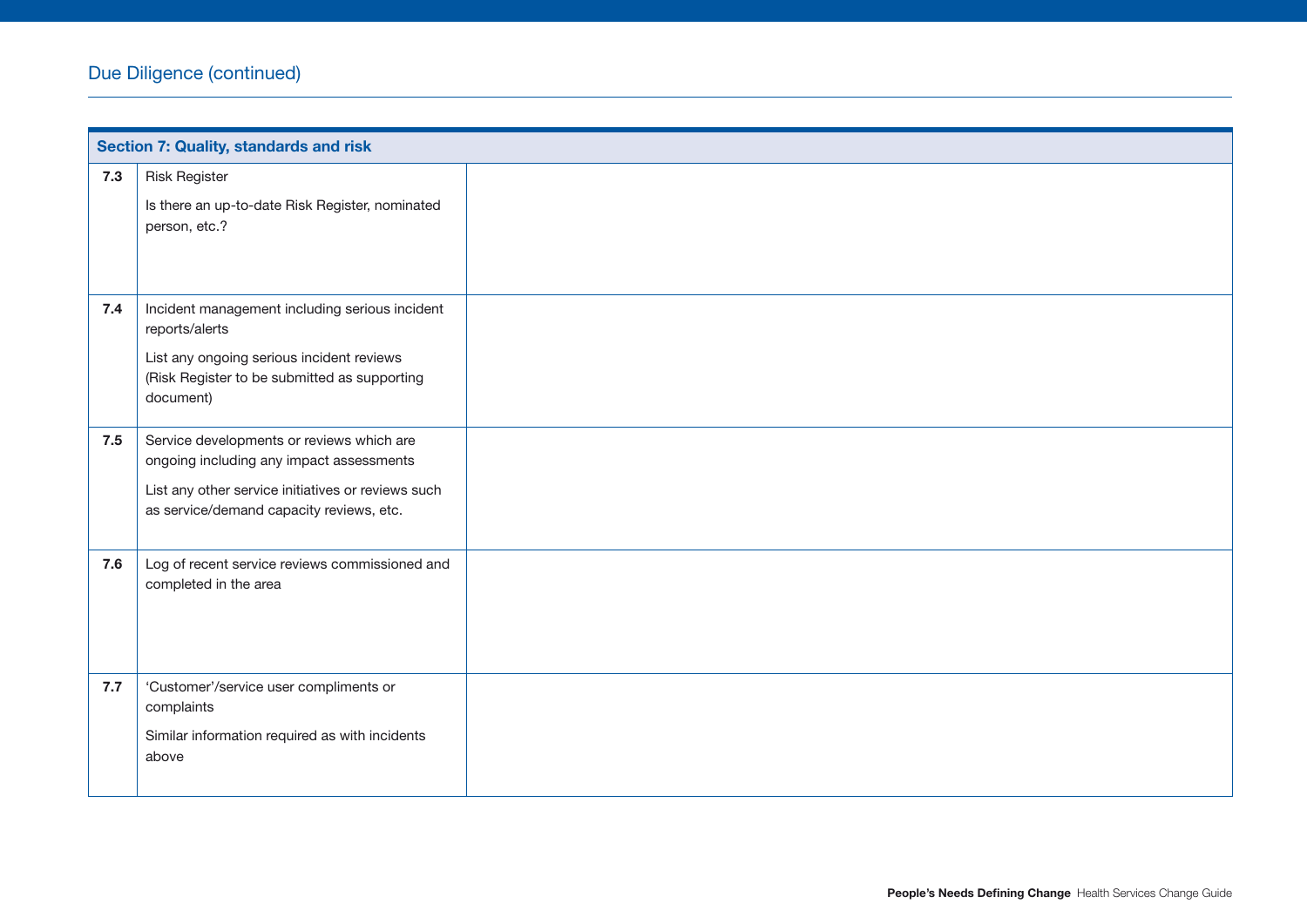|     | <b>Section 7: Quality, standards and risk</b>                                                    |  |
|-----|--------------------------------------------------------------------------------------------------|--|
| 7.8 | Quality improvement initiatives                                                                  |  |
|     | List ongoing initiatives including service user/<br>advocacy involvement in service developments |  |
| 7.9 | <b>Standard Operating Procedures/PPPGs</b>                                                       |  |
|     | List all relevant service policies and procedures or<br>where to source same                     |  |
|     |                                                                                                  |  |

| Section 8: Information management and communication |                                                                                                                                                                                                       |  |
|-----------------------------------------------------|-------------------------------------------------------------------------------------------------------------------------------------------------------------------------------------------------------|--|
| 8.1                                                 | Describe information management plans                                                                                                                                                                 |  |
|                                                     | including systems interface issues, processes<br>for transfer of confidential information and<br>arrangements for sharing information<br>Note any data protection issues that need to be<br>addressed |  |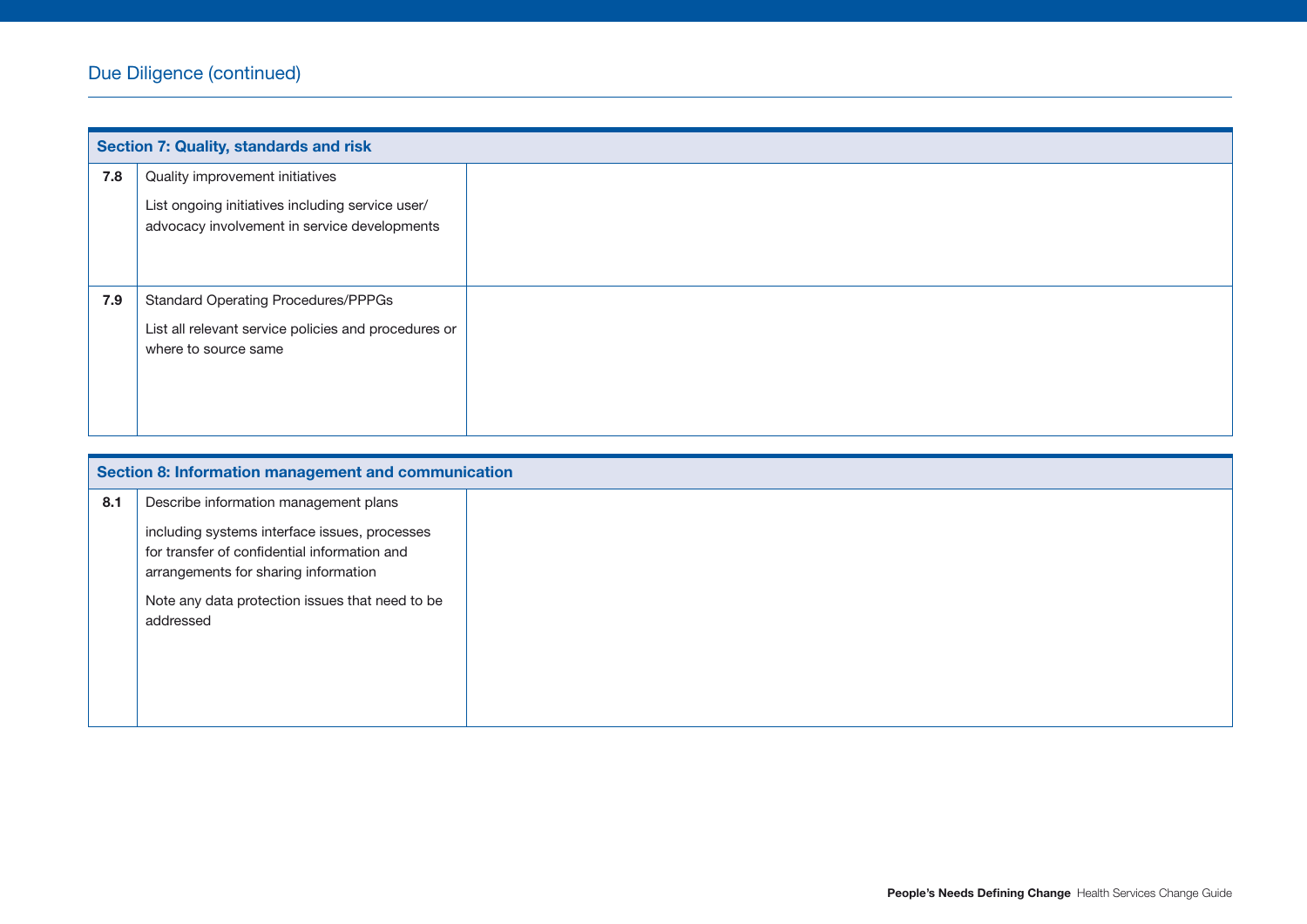|     | Section 8: Information management and communication                               |  |  |
|-----|-----------------------------------------------------------------------------------|--|--|
| 8.2 | Media                                                                             |  |  |
|     | Detail any positive/negative local publicity in past<br>year                      |  |  |
| 8.3 | Detail communication plans and details of how<br>legacy issues will be dealt with |  |  |
| 8.4 | Status of any relevant FOI requests                                               |  |  |

|     | <b>Section 9: Legal matters</b>                                                                                                  |  |  |
|-----|----------------------------------------------------------------------------------------------------------------------------------|--|--|
| 9.1 | Provide copy and back-up information relating to<br>all delegated functions under relevant legislation<br>to your office/service |  |  |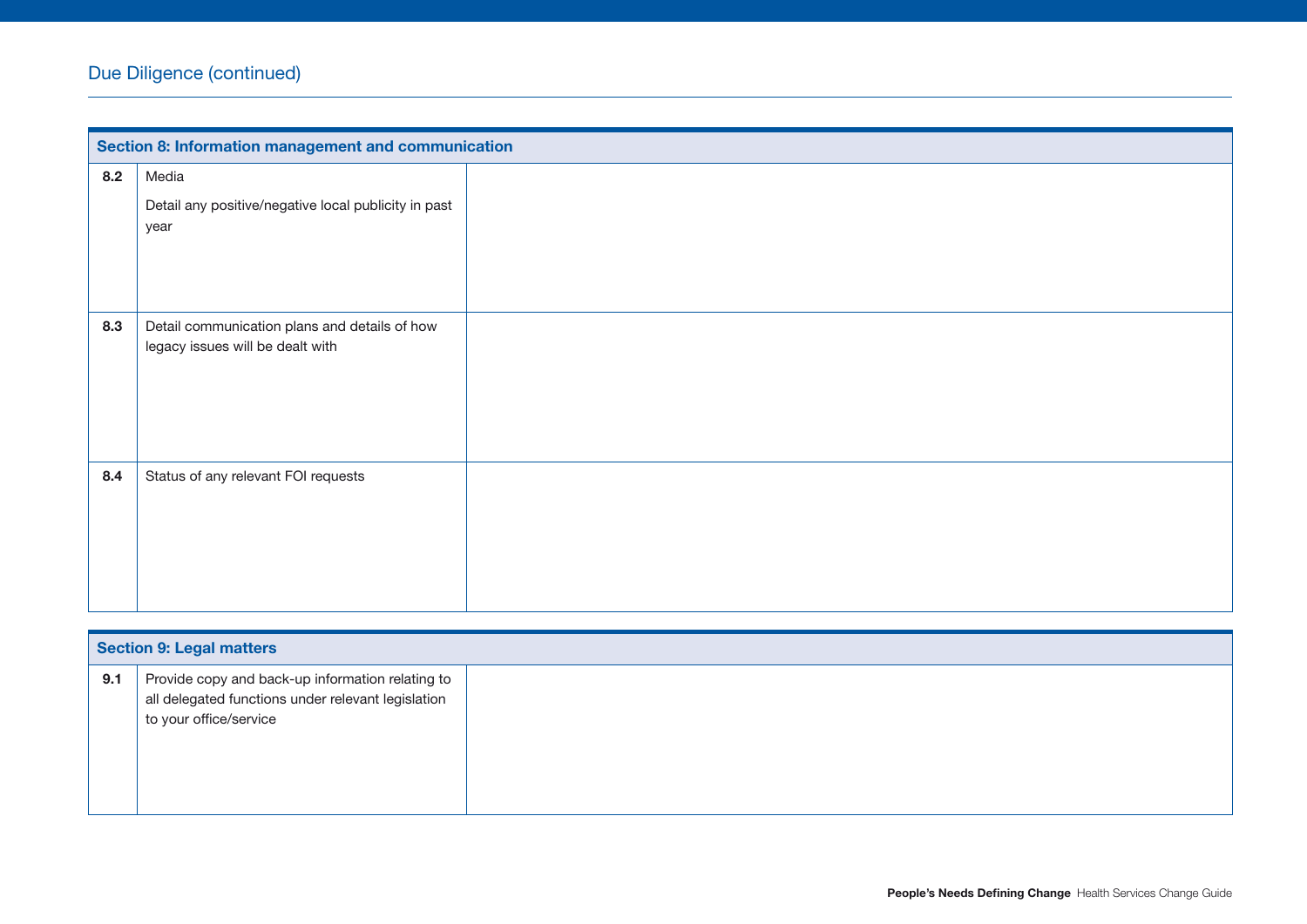|     | <b>Section 9: Legal matters</b>                                                                                                                                  |  |  |
|-----|------------------------------------------------------------------------------------------------------------------------------------------------------------------|--|--|
| 9.2 | List of all current or pending litigation including<br>parties involved, nature of legal action and<br>remedies sought                                           |  |  |
| 9.3 | Any previous judgements which have resulted in<br>ongoing financial obligations<br>Compliance with legislation, e.g. Children's First,<br>disability legislation |  |  |
|     |                                                                                                                                                                  |  |  |
| 9.4 | Outline plans for transfer of warrants, indemnity<br>issues, etc.                                                                                                |  |  |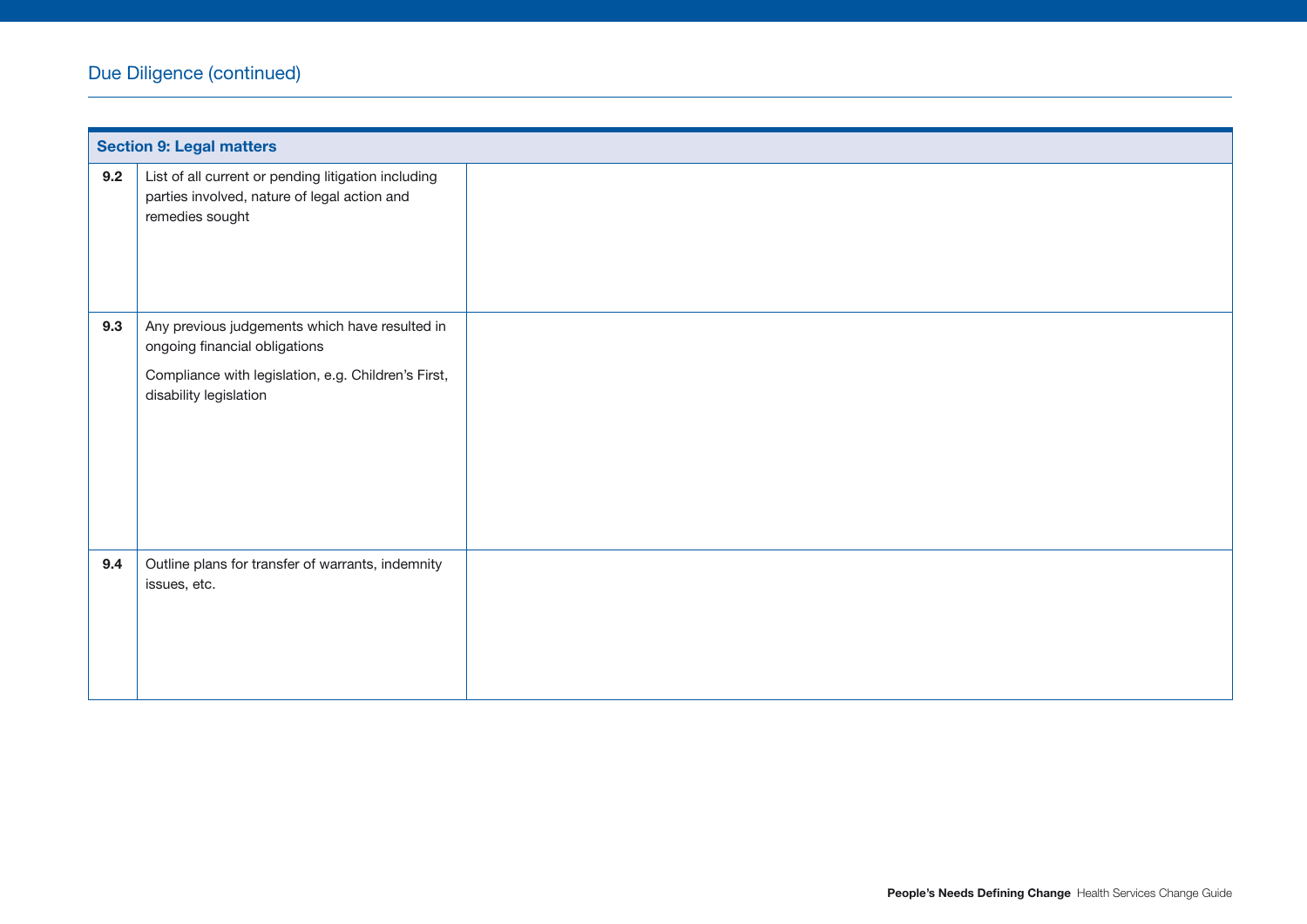|      | <b>Section 10: Technology</b>                                                                                          |  |  |
|------|------------------------------------------------------------------------------------------------------------------------|--|--|
| 10.1 | List all IT systems in place (including email,<br>financial & HR reporting, systems used for data<br>collection, etc.) |  |  |
| 10.2 | Specify any risk issues in relation to current IT<br>systems, deficits or supports                                     |  |  |

| <b>Section 11: Capital/accommodation</b> |  |  |
|------------------------------------------|--|--|
| Capital plans                            |  |  |
| Ongoing or planned initiatives completed |  |  |
|                                          |  |  |
|                                          |  |  |
|                                          |  |  |
| Minor capital plans                      |  |  |
| Ongoing or planned initiatives completed |  |  |
|                                          |  |  |
|                                          |  |  |
|                                          |  |  |
|                                          |  |  |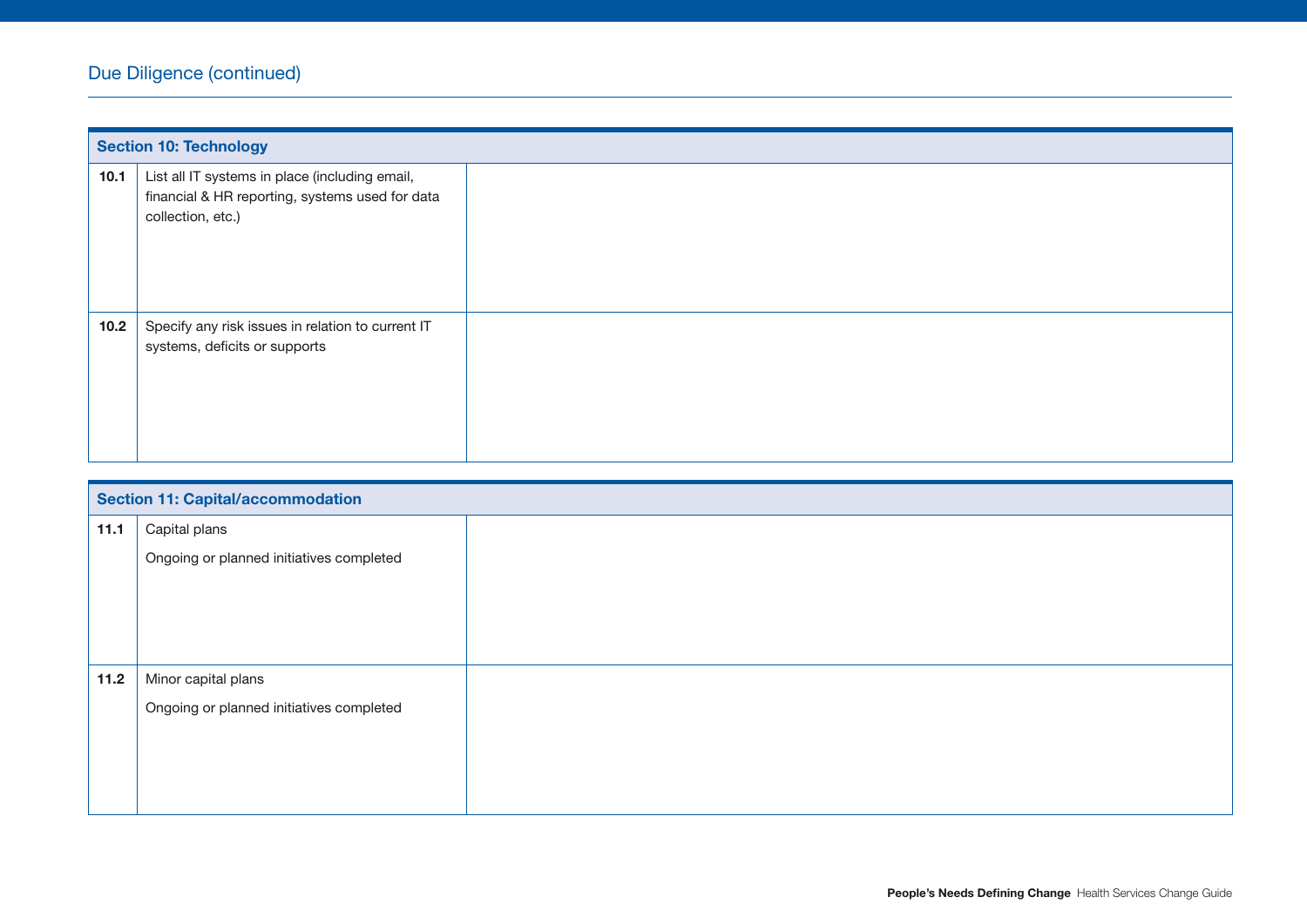|        | <b>Section 11: Capital/accommodation</b>                                                    |  |  |
|--------|---------------------------------------------------------------------------------------------|--|--|
| 11.3   | Other accommodation priorities<br>Infrastructural works not listed above which              |  |  |
|        | require attention                                                                           |  |  |
|        |                                                                                             |  |  |
| 11.4   | List deficits in core service equipment/aids and<br>appliances                              |  |  |
|        |                                                                                             |  |  |
|        |                                                                                             |  |  |
| 11.5   | Any ongoing procurement issues                                                              |  |  |
|        | Specify ownership of contracts shared with other                                            |  |  |
|        | sites, etc.                                                                                 |  |  |
|        |                                                                                             |  |  |
|        |                                                                                             |  |  |
| $11.6$ | Outline current accommodation arrangements                                                  |  |  |
|        | including both clinical and office space - identify<br>any concerns/deficits in this regard |  |  |
|        |                                                                                             |  |  |
|        |                                                                                             |  |  |
|        |                                                                                             |  |  |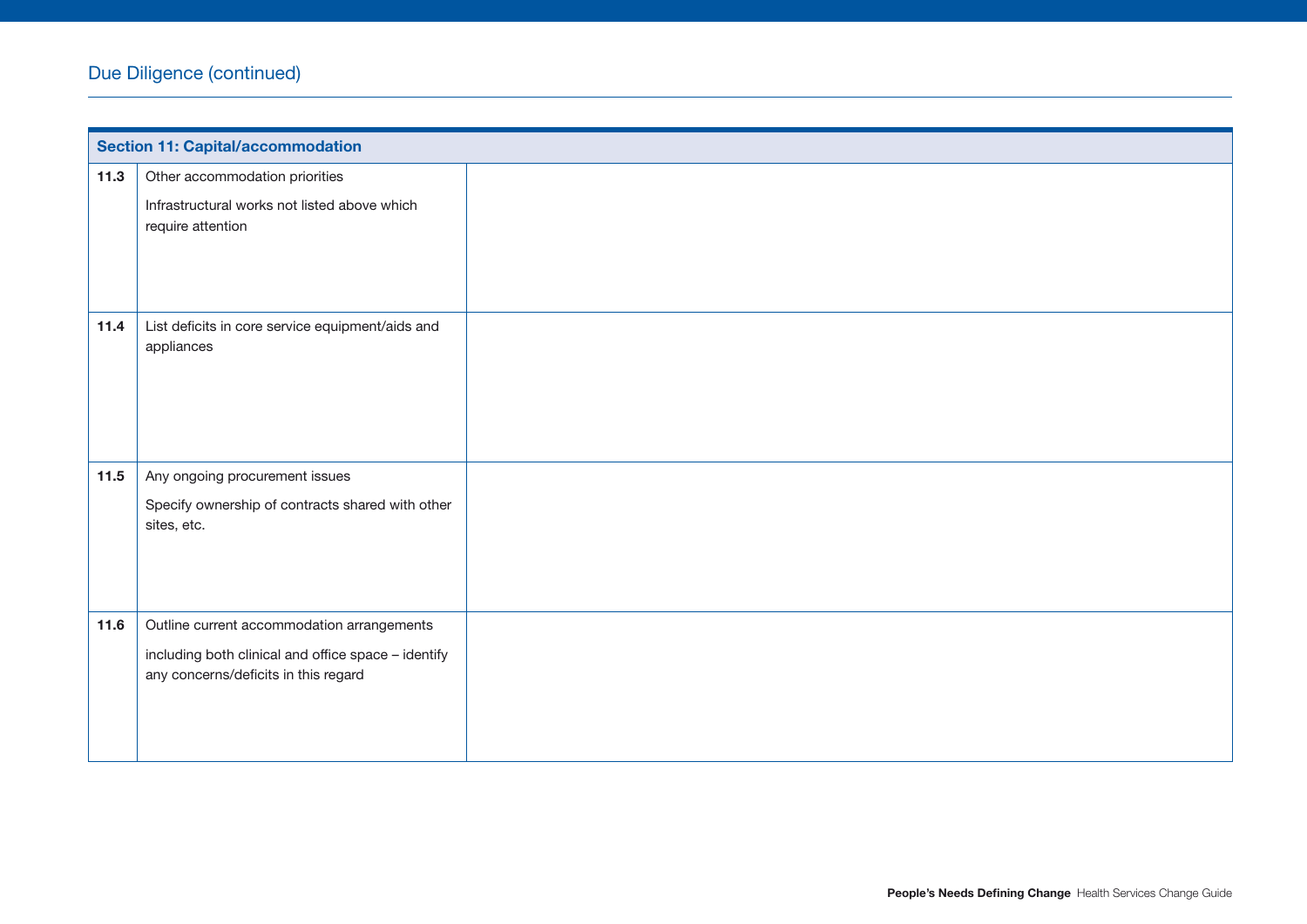|      | Section 12: Service arrangements in place with non-statutory sector or other agencies                                                  |  |  |
|------|----------------------------------------------------------------------------------------------------------------------------------------|--|--|
| 12.1 | Include any element of service/care provision<br>provided by contract to another external agency/<br>organisation (see also 5.3 above) |  |  |

|        | <b>Section 13: Transfer arrangements</b>                                                     |  |  |
|--------|----------------------------------------------------------------------------------------------|--|--|
| 13.1   | Identify transfer arrangements planned or agreed<br>including negotiated timeframes          |  |  |
| $13.2$ | Outline arrangements for existing clients/service<br>users and for new clients/service users |  |  |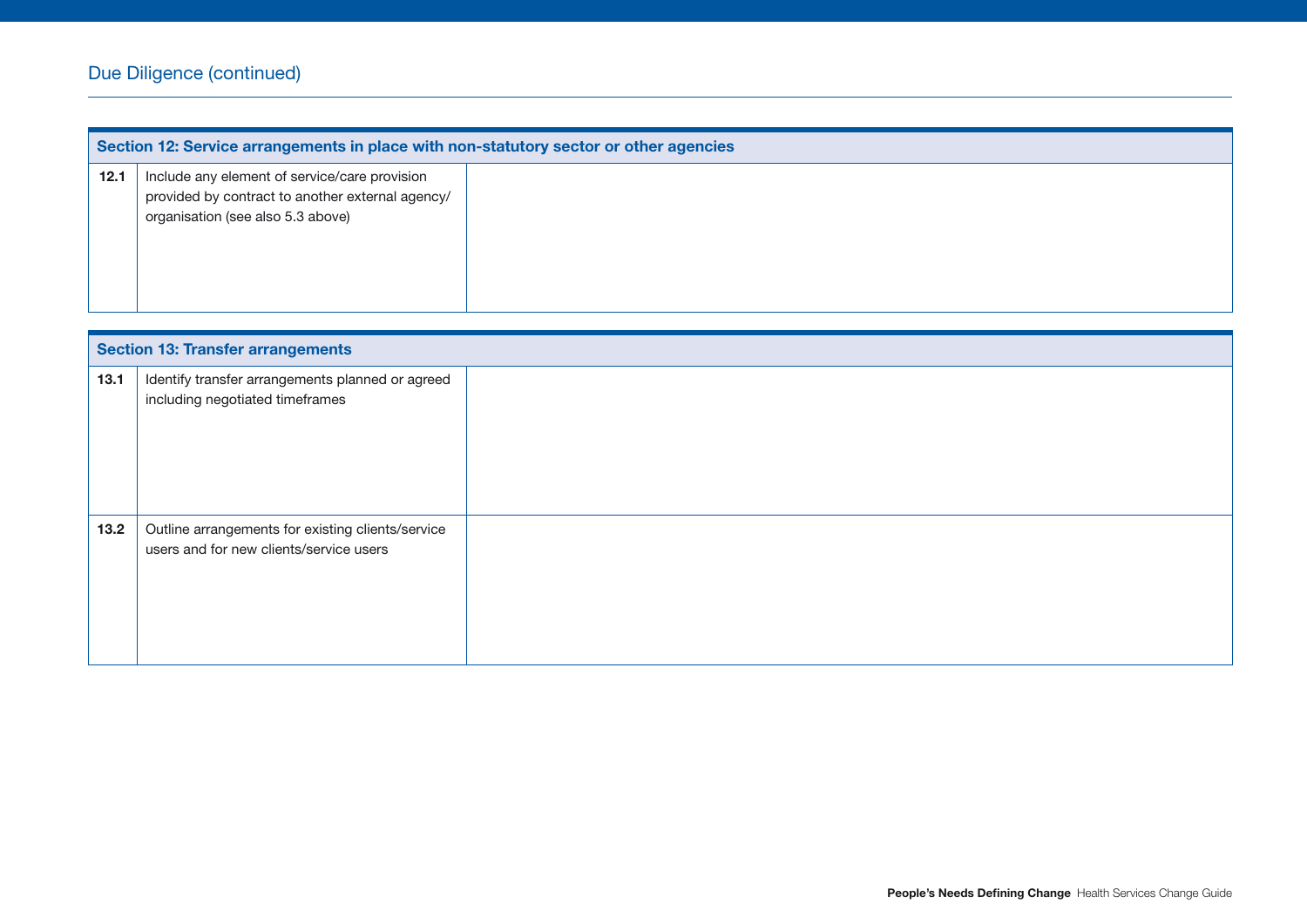| Section 14: Other information/areas of responsibility                                                                                                                                                                                                                                                                           |                                                                                               |  |
|---------------------------------------------------------------------------------------------------------------------------------------------------------------------------------------------------------------------------------------------------------------------------------------------------------------------------------|-----------------------------------------------------------------------------------------------|--|
| This template is intended as a guide. Please ensure that any relevant information which does not fit into the headings above is included in an appended sheet. Please ensure that<br>any other critical documents, reports or known information relevant to internal enquiries, service reviews/audits, etc. are also provided. |                                                                                               |  |
| 14.1                                                                                                                                                                                                                                                                                                                            | Contact details of relevant manager                                                           |  |
| 14.2                                                                                                                                                                                                                                                                                                                            | Confirm relevant managers have been involved in contributing to the Due Diligence process     |  |
| 14.3                                                                                                                                                                                                                                                                                                                            | Outline the key issues at local/area level, proposed plans and next steps to address/escalate |  |
| 14.4                                                                                                                                                                                                                                                                                                                            | Any other high level issues                                                                   |  |